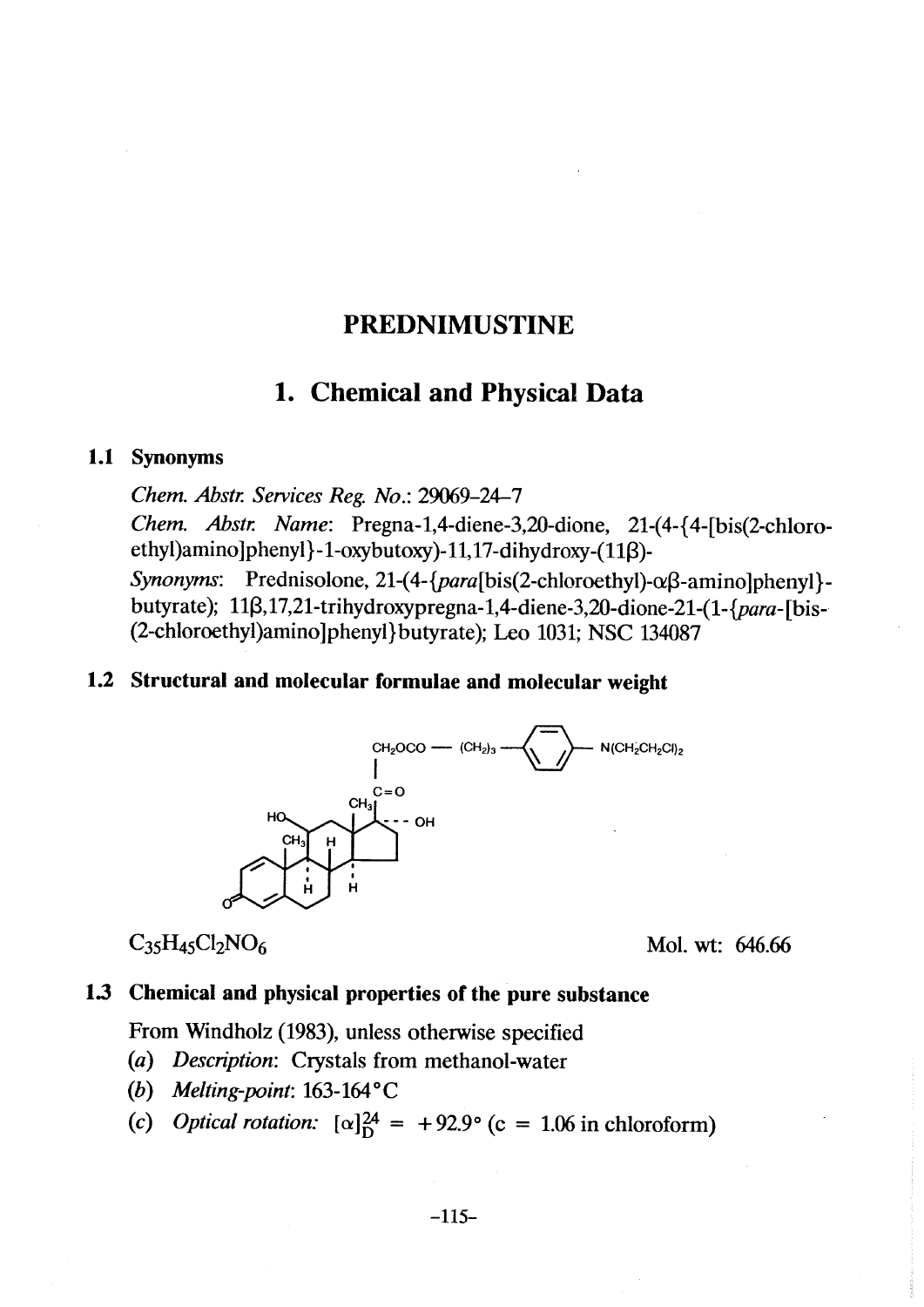(d) Solubility: Practically insoluble in water; soluble in ethanol, acetone, chloroform and methanol (Reynolds, 1989)

#### 1.4 Technical products and impurities

Trade names: Mostarine; Sterecyt; Stéréocyt

# 2. Production, Occurrence, Use and Analysis

#### 2.1 Production and occurrence

Prednimustine can be produced by the esterification of chlorambucil with prednisolone (Fex et al., 1970). It is synthesized in Sweden.

Prednimustine is not known to occur naturally.

#### 2.2 Use

Prednimustine is a cytostatic agent. It has been used in the treatment of various malignancies, including chronic lymphatic leukaemia and non-Hodgkin's lymphomas, at daily oral doses of 140-200 mg for three to five days or continuously at 20-30 mg per day (Reynolds, 1989; Szanto et al., 1989). It has also been tested for use in the treatment of breast cancer (Loeber et al., 1983; Rankin et al., 1987).

#### 2.3 Analysis

Prednimustine has been quantified in plasma by high-performance liquid chromatography (Newell et al., 1979). It has also been quantified after hydrolysis to chlorambucil, by gas chromatography-mass spectrometry (Jakhammer et al., 1977) and high-performance liquid chromatography (Workman et al., 1987).

# 3. Biological Data Relevant to the Evaluation of **Carcinogenic Risk to Humans**

### 3.1 Carcinogenicity studies in animaIs

#### (a) Oral administration

Rat: Four groups of 30 female Sprague- Dawley rats, 100 days of age, received prednimustine (purity unspecified) at 12 mg/kg bw in a vehicle consisting of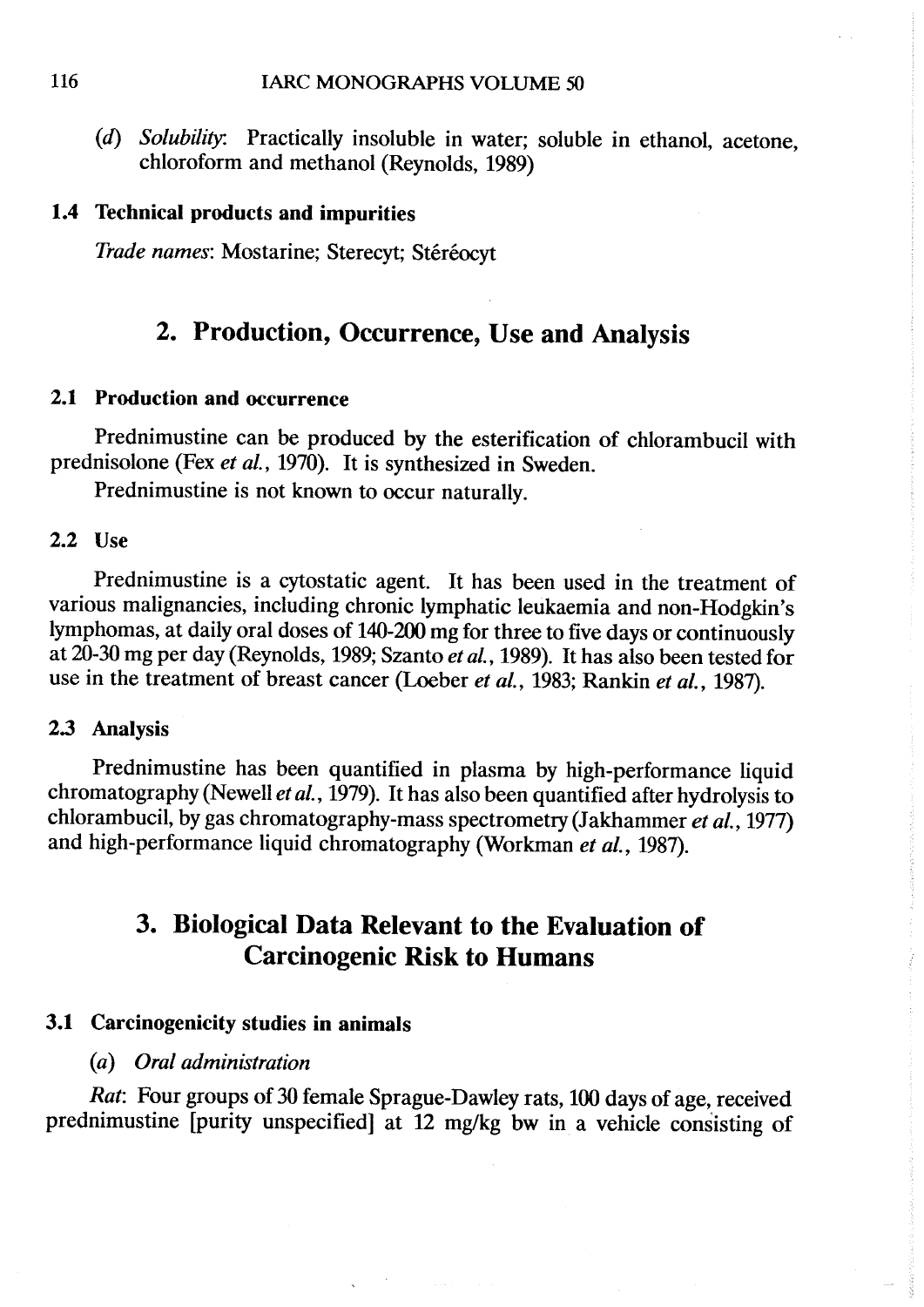carboxymethylcellulose, 1Ween 80 and glucose in water by gavage once, twice, 4.5 or nine times per month for 18 months. The last group had significantly reduced survival. A group of 120 female rats received the vehicle alone by gavage nine times per month for 18 months. A significant increase ( $p < 0.01$ ; Peto test: Peto *et al.*, 1980) in the incidence of squamous-cell carcinomas of the external auditory canal was observed (controls, 0/30; once per month, 0/30; twice per month, 1/30; 4.5 times per month, 2/30; nine times per month, 2/30). No increase in the incidence of other tumours was observed (Berger et al., 1985, 1986).

 $(b)$  Carcinogenicity of metabolites

Chlorambucil has been evaluated in the IARC Monographs (IARC, 1975, 1981, 1987).

#### 3.2 Other relevant data

#### (a) Experimental systems

#### (i) Absorption, distribution, exretion and metabolism

Following a subcutaneous injection of radiolabelled prednimustine at 20 mg/kg bw to female Wistar rats, radioactivity appeared gradually in blood plasma over 48 h. The levels of chlorambucil and phenylacetic mustard in plasma were below 5  $\mu$ M. Radioactivity levels in all tissues studied were lower than those in plasma; in the small intestine, activity peaked at 2-4 h after administration. No or little radioactivity was detected in bone marrow (Newell et al., 1981).

When radiolabelled prednimustine was injected intravenously to baboons, low urinary and biliary excretion was observed. The radioactivity in blood and kidney decreased with time, but it was stable in the liver over the observation period of 6 h. ln muscle, prostate, lung, spleen and seminal vesicles, however, radioactivity levels rose after 4 and 6 h (Kirdani et al., 1978).

Prednimustine is hydrolysed completely in vitro by rat plasma esterases to chlorambucil and prednisolone (Wilkinson et al., 1978). A cholesterol ester of chlorambucil, originating from prednimustine by acyltransferase-catalysed transesterification, was detected when prednimustine was incubated with human, rat or dog plasma in vitro. The same ester was identified in plasma of dogs after intravenous injection in vivo (Gunnarsson et al., 1984).

#### (ii) Toxic effects

ln an acute lethality study, survival of Wistar rats given prednimustine at 128 mg/kg bw subcutaneously was 70% after 21 days. The drug was less toxic than chlorambucil and less toxic than chlorambucil and prednisolone given in combination (Harrap et al., 1977).

ln subacute toxicity experiments, the mortality caused by daily oral administrations of prednimustine for four weeks to Sprague-Dawley rats was low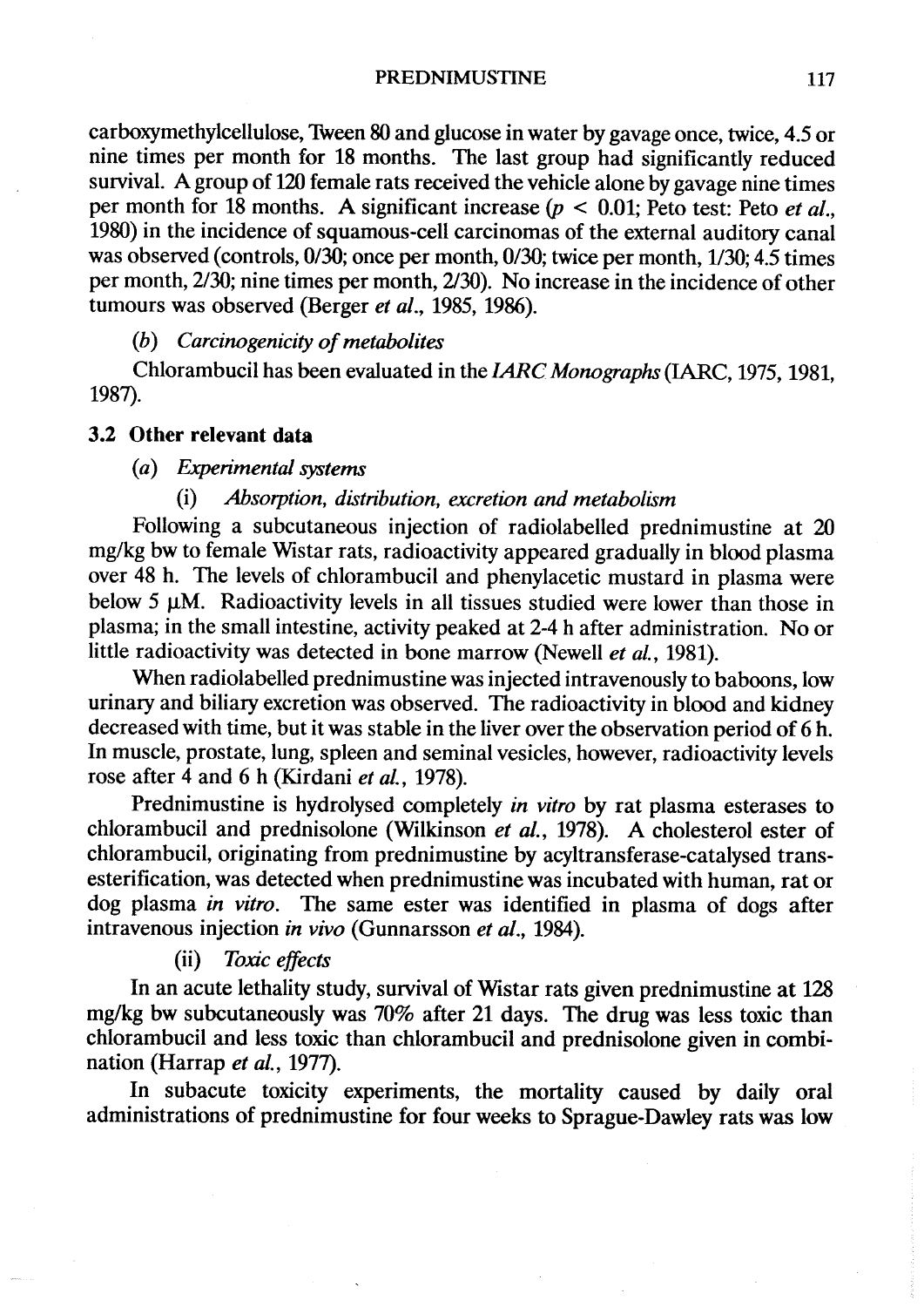compared to that induced by chlorambucil and prednisolone given together. Mortality in prednimustine-treated animals was about 10% at dose levels of 32 and 64 mg/kg bw. Dose-related lymphopenia was observed, and spleen and adrenal weights were reduced (Fredholm et  $\vec{a}l$ ., 1978).

No symptom of toxicity was observed during a life-time carcinogenicity study with prednimustine given to Sprague-Dawley rats at 12 mg/kg bw one to nine times per month for 18 months (Berger et al., 1986).

Prednimustine caused a dose-dependent decrease in survival in Chinese hamster V79-4 cells; it was at least three times as toxic as chlorambucil throughout the dose range (Hartley-Asp et al., 1986). Dose-dependent cell death was also observed in the hormone-sensitive S49 mouse lymphoma cell line after incubation for 24 h with prednimustine at  $10^{-8}$  M up to  $5 \times 10^{-7}$  M prednimustine (Harrap *et* al., 1977).

(iii) Effects on reproduction and prenatal toxicity No data were available to the Working Group.

# (iv) Genetic and related effects

No data were available to the Working Group.

(h) Humans

#### (i) Pharmacokinetics

When prednimustine was given orally at doses up to 200 mg, no unchanged drug could be detected in blood (Newell et al., 1979; Ehrsson et al., 1983; Gaver et al., 1983; Newell et al., 1983; Oppitz et al., 1989) or in urine (Kirdani et al., 1978). When prednimustine was given orally at 20 mg, no chlorambucil or phenylacetic mustard was detected in the circulation (Newell et al., 1979, 1983); however, when a higher dose (100 or 200 mg) was given, chlorambucil was detected in blood (Ehrsson et al., 1983; Oppitz et al., 1989). After a dose of 200 mg, phenylacetic mustard was also identified in the circulation (Oppitz et al., 1989), and, after an oral dose of 100 mg, free prednisolone was detected (Sayed et al., 1981). The concentrations of chlorambucil and its metabolites and of prednisolone detected in the circulation after an oral dose of prednimustine were lower than those after equimolar doses of chlorambucil and prednisolone given separately (Sayed et al., 1981; Ehrsson et al., 1983; Oppitz et al., 1989). After a single oral dose of prednimustine, the peak values of chlorambucil and phenylacetic acid mustard in the serum were reached later and the disappearance half-time was longer than after administration of chlorambucil and prednisolone separately (Ehrsson et al., 1983; Oppitz et al., 1989). Three to six hours after a single oral dose of 40 mg/m2 radiolabelled prednimustine, 50% of the plasma radioactivity could be extracted into organic solvents; the extractable proportion decreased with time and was  $\lt 10\%$  after 12-18 h. The terminal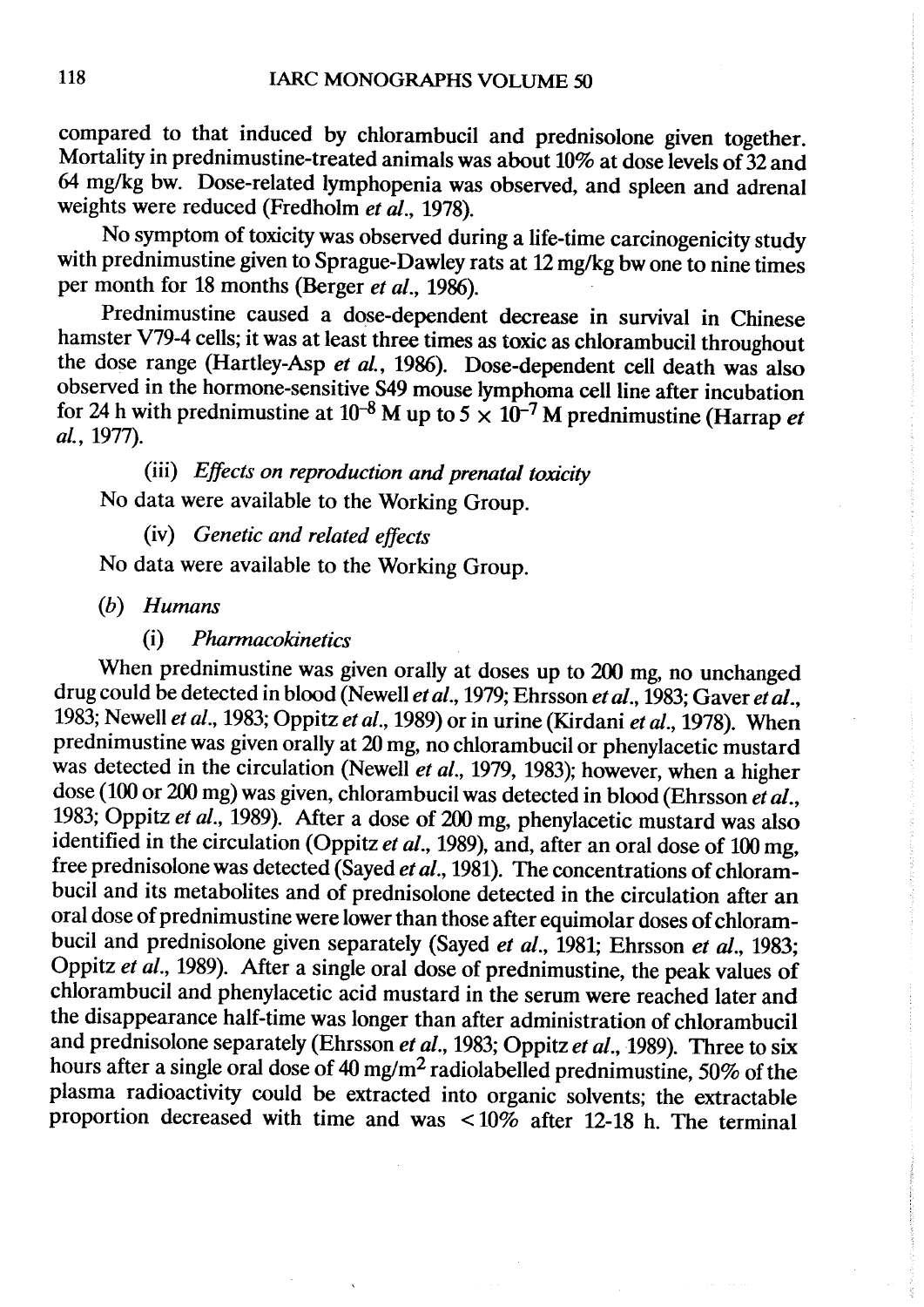half-time of ten days for prednimustine-derived radioactivity in plasma could be attributed to these covalently bound metabolites (Gaver et  $al$ ., 1983).

When a trace amount of double-labelled prednimustine  $(^{14}C$  in the bischloroethyl group,  ${}^{3}H$  at positions 6 and 7 of the steroid part) was administered intravenously,  $^{14}C$  and  $^{3}H$  in the urine cochromatographed partially during the first hour after the injection but were fully separated thereafter, indicating that intact prednimustine is excreted in the urine only immediately after injection (Kirdani et al., 1978).

(ii) Adverse effects

Leukopenia and thromboytopenia seem to be dose-dependent and may limit the dose that can be used. Nausea and vomiting are frequent (Könyves et al., 1975; Loeber et al., 1983; Rankin et al., 1987; Szanto et al., 1989).

(iii) Effects on reproduction and prenatal toxicity No data were available to the Working Group.

(iv) Genetic and related effects

No adequate studies were available to the Working Group.

# 3.3 Case reports and epidemiological studies of carcinogenicity to humans No data were available to the Working Group.

# 4. Summary of Data Reported and Evaluation

## 4.1 Exposure data

Prednimustine has been used as a cytostatic drug, mainly for the treatment of malignancies of lymphatic tissue.

## 4.2 Experimental carcinogenicity data

Prednimustine given by oral administration to rats induced a low but significant increase in the incidence of squamous-cell carcinomas of the external auditory canaL.

## 4.3 Human carcinogenicity data

No data were available to the Working Group.

## 4.4 Other relevant data

ln humans, prednimustine causes leukopenia and thrombocytopenia; in experimental animaIs, it causes lymphopenia. It is hydrolysed to chlorambucil and prednisolone in vivo. (See Appendix 1.)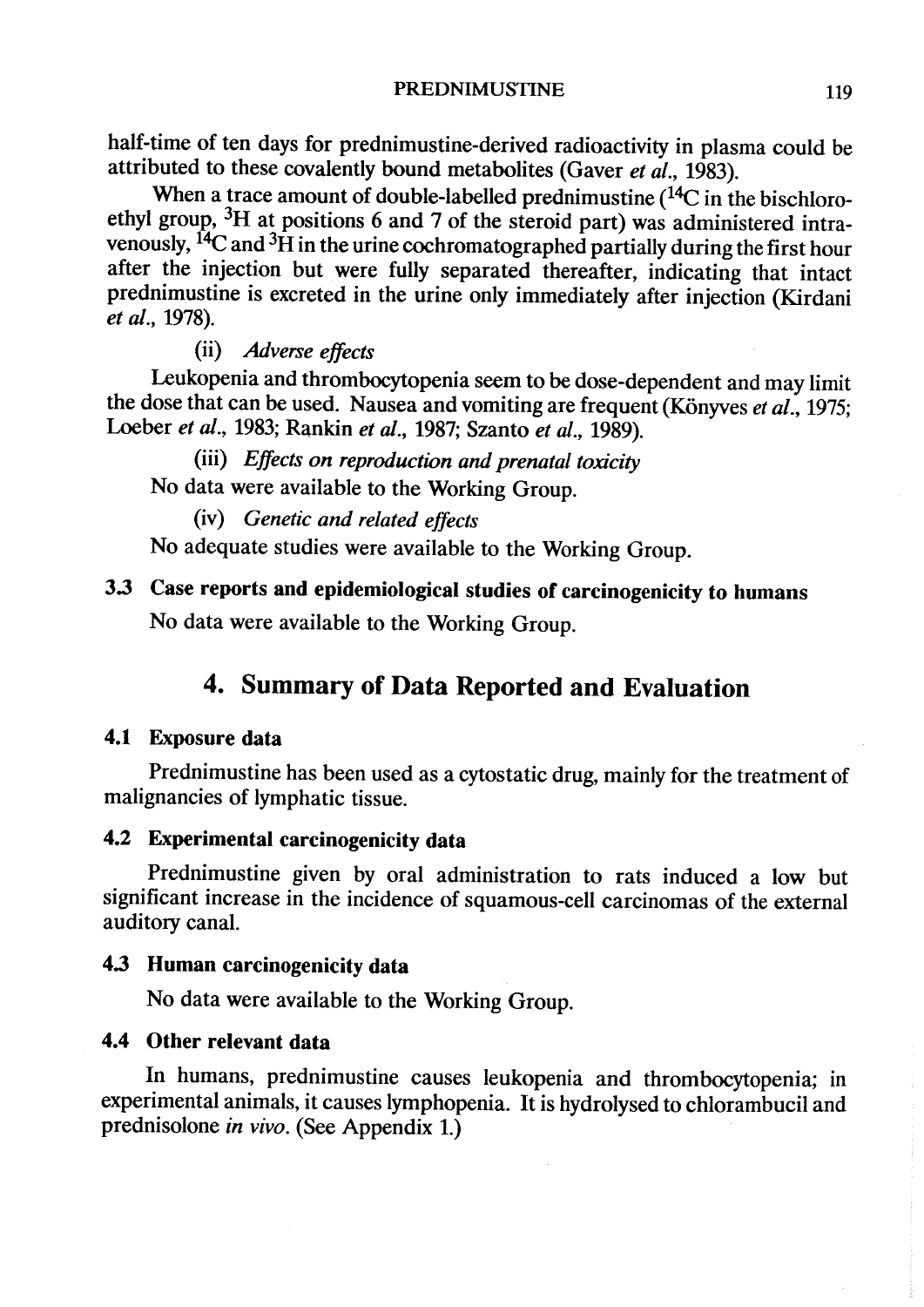#### 4.5 Evaluation<sup>1</sup>

There is *inadequate evidence* for the carcinogenicity of prednimustine in experimental animaIs.

No data were available from studies in humans on the carcinogenicity of prednimustine.

#### **Overall evaluation**

Prednimustine is not classifiable as to its carcinogenicity to humans (Group 3).

## 5. References

- Berger, M.R., Habs, M. & Schmähl, D. (1985) Compative carciogenic activity of prednimustine, chlorambucil, prednisolone and chlorambucil plus prednisone in Sprague-Dawley rats. Arch. Geschwulstforsch., 55, 429-442
- Berger, M.R., Habs, M. & Schmähl, D. (1986) Long-term toxicology effects of prednimustine in comparison with chlorambucil, prednisolone, and chlorambucil plus prednisolone in Sprague-Dawley rats. Semin. Oncol., 13 (Suppl. 1), 8-13
- Ehrsson, H., Wallin, I., Nilsson, S.-O. & Johansson, B. (1983) Pharmacokinetics of chlorambucil in man after administration of the free drug and its prednislone ester (Prednimustine, Leo 1031). Eur. J. clin. Pharmacol., 24, 251-253
- Fex, H.J., Hogberg, K.B. & Könyves, I. (1970) Corticosteroid p-bis(2-chloroethyl) aminophenylcarboxylates as antitumor agents. Chem. Abstr., 73, 391
- Fredholm, B., Gunnarsson, K., Jensen, G. & Müntzing, J. (1978) Mammary tumour inhibition and subacute toxicity in rats of prednimustine and of its molecular components chlorambucil and prednisolone. Acta pharmacol. toxicol., 42, 159-163
- Gaver, R.C., Deeb, G., Pittman, K.A., Issel, B.F., Mittelman, A. & Smyth, R.D. (1983) Disposition of orally administered <sup>14</sup>C-prednimustine. Cancer Chemother. Pharmacol., Il, 139-143
- Gunnarsson, P.O., Johansson, S.-Å. & Svensson, L. (1984) Cholesterol ester formation by transesterification of chlorambucil: a novel pathway in drug metabolism. Xenobiotica, 14, 569-574
- Harrap, K.R., Riches, P.G., Gilby, E.D., Sellwood, S.M., Wilkinson, R. & Könyves, I. (1977) Studies on the toxicity and antitumour activity of prednimustine, a prednisolone ester of chlorambucil. Eur. J. Cancer, 13, 873-881
- Hartley-Asp, B., Gunnarsson, P.O. & Liljekvist, J. (1986) Cytotoxicity and metabolism of prednimustine, chlorambucil and prednisolone in a Chinese hamster cell line. Cancer Chemother. Pharmacol., 16, 85-90

<sup>&</sup>lt;sup>1</sup>For description of the italicized terms, see Preamble, pp. 26–29.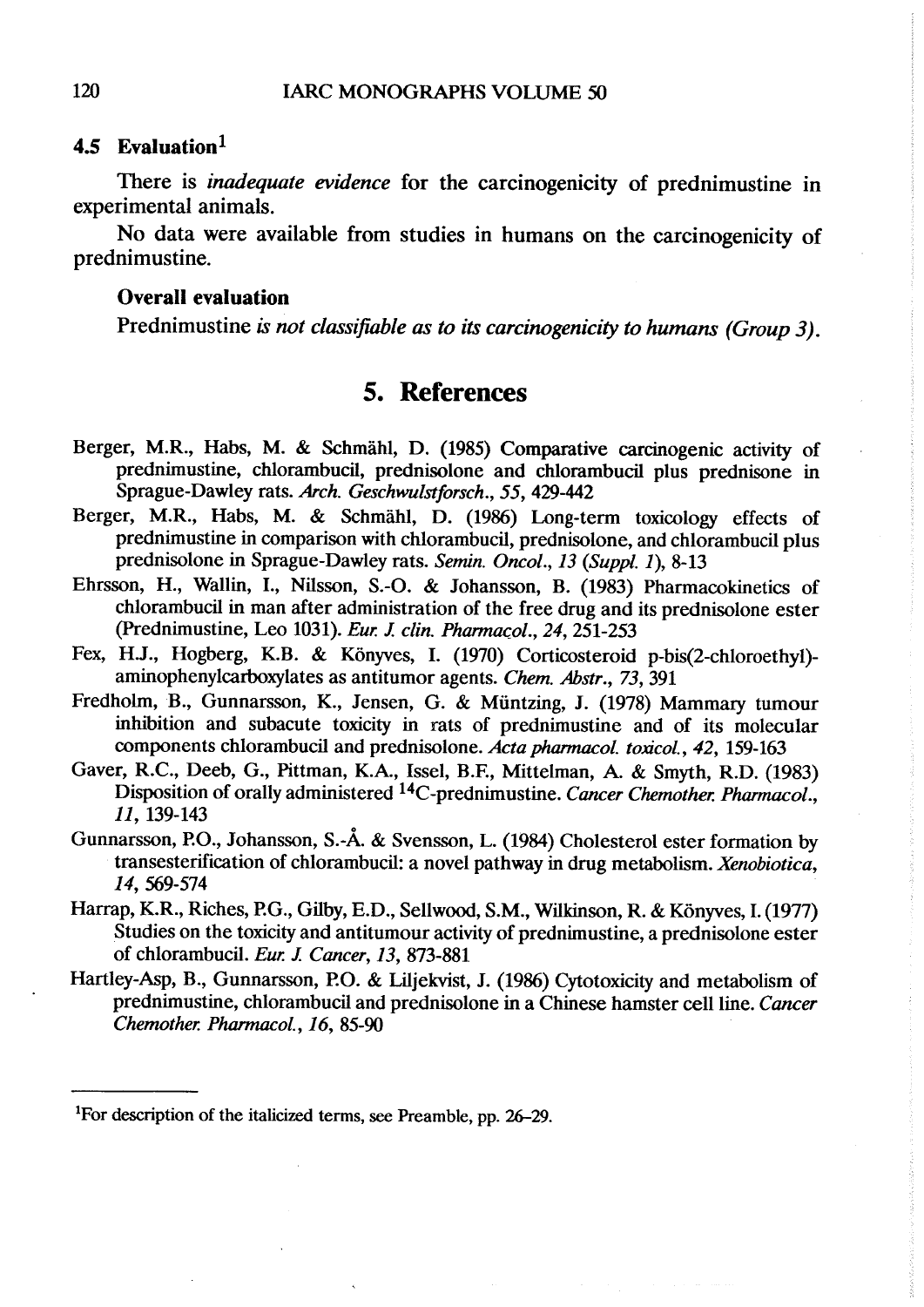- IARC (1975) LARC Monographs on the Evaluation of Carcinogenic Risk of Chemicals to Man, Vol. 9, Some Aziridines, N-, S-, and O-Mustards and Selenium, Lyon, pp. 125-134
- IARC (1981) IARC Monographs on the Evaluation of the Carcinogenic Risk of Chemicals to Humans, Vol. 26, Some Antineoplastic and Immunosuppressive Agents, Lyon, pp. 115-136
- IARC (1987) LARC Monographs on the Evaluation of Carcinogenic Risks to Humans, Suppl. 7, Overall Evaluations of Carcinogenicity: An Updating of IARC Monographs Volumes 1 to 42, Lyon, pp. 144-145
- Jakhammer, T., Olsson, A. & Svenson, L. (1977) Mass fragmentographic determination of prednimustine and chlorambucil in plasma. Acta pharm. suec., 14, 485-496
- Kirdani, R.Y., Murphy, G.P. & Sandberg, A.A. (1978) Some metabolic aspects of a nitrogen mustard of prednisolone. Oncology, 35, 47-53
- Könyves, 1., Nordenskjöld, B., Plym Forshell, G., de Schryer, A. & Westerberg-Larsson, H.  $(1975)$  Preliminary clinical and absorption studies with prednimustine in patients with mammary carcinoma. Eur. J. Cancer, 11, 841-844
- Loeber, J., Mouridsen, H.T., Christiansen, I.E., Dombernowsky, P., Mattsson, W. & Roerth, M. (1983) A phase III trial comparig prednimustine (LEO 1031) to chlorambucil plus prednisolone in advanced breast cancer. Cancer, 52, 1570-1576
- Newell, D.R., Hart, L.1. & Harrap, K.R. (1979) Estimation of chlorambucil, phenyl acetic mustard and prednimustine in human plasma by high-performance liquid chromatography. J. Chromatogr., 164, 114-119
- Newell, D.R., Shepherd, C.R. & Harrap, K.R. (1981) The pharmacokinetics of prednimustine and chlorambucil in the rat. Cancer Chemother. Pharmacol., 6, 85-91
- Newell, D.R., Calvert, A.H., Harrap, K.R. & McElvain, LJ. (1983) Studies on the pharmacokinetics of chlorambucil and prednimustine in man. Br. J. clin. Pharmacol., 15, 253- 258
- Oppitz, M.M., Musch, E., Malek, M., Rueb, H.P., von Unruh, G.E. & Loos, U. (1989) Studies on the pharmacokinetics of chlorambucil and prednimustine in patients using a new high-performance liquid chromatographic assay. Cancer Chemother. Pharmacol., 23, 208-212
- Peto, R., Pike, M.C., Day, N.E., Gray, R.G., Lee, P.N., Parish, S., Peto, J., Richards, S. & Wahrendorf, J. (1980) Guidelines for simple sensitive significance tests for carcinogenic effects in long-term animal experiments. In: Long-term and Short-term Screening Assays for Carcinogens: A Critical Appraisal (IARC Monographs on the Evaluation of the Carcinogenic Risk of Chemicals to Humans, Suppl. 2), Lyon, IARC, pp. 311-426
- Rankin, E.M., Harvey, C., Knoght, R.K. & Rubens, R.D. (1987) Phase II trial of prednimustine as first-line chemotherapy in patients with advanced breast cancer. Caner Treat. Rep., 71, 1107-1108
- Reynolds, J.E.F., ed. (1989) Martindale. The Extra Pharmacopoeia, 29th ed., London, The Pharmaceutical Press, pp. 647-648
- Sayed, A., Van Hove, W. & Vermeulen, A (1981) Prednisolone plasma levels after oral administration of prednimustine®. Oncology, 38, 351-355
- Szanto, I., Fleischmann, T. & Eckhardt, S. (1989) Prednimustine treatment in malignant lymphomas. Oncology, 46, 205-207